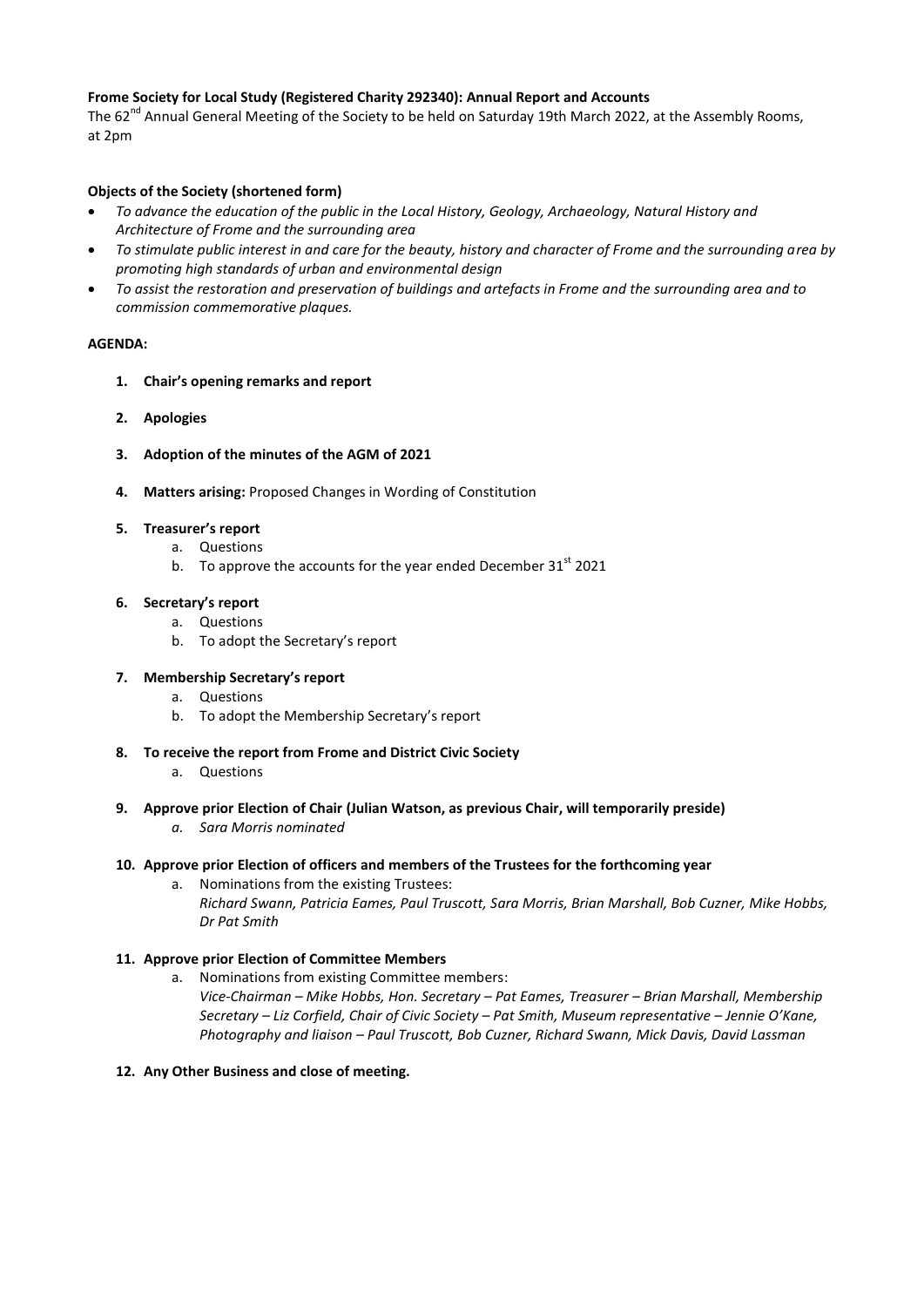#### **MINUTES OF THE 61ST ANNUAL GENERAL MEETING OF THE FROME SOCIETY FOR LOCAL STUDY AND OF THE FROME AND DISTRICT CIVIC SOCIETY HELD AT FROME ASSEMBLY ROOMS ON SATURDAY OCTOBER 9TH 2021 AT 2pm**

**Chair's opening remarks:** Sara Morris welcomed members to the AGM. She announced the Society's autumn/winter programme of events before undertaking the sad task of informing members of the deaths of Helen Wynter, Douglas Pickworth, Mary Good, Bob Morris, Donald Heseltine, Angela Lewis, Diane Rouse, Barry Pitcher and Sheila Courtney.

She announced the retirement of the Town Walk team: Alastair MacLeay, Janet Millar and Cliff Bawden and thanked them wholeheartedly.

Sara informed members of minor changes to the wording of the Constitution at the request of a Society member which were approved by the Charity Commissioners in June 2020 and also the alteration of the wording asking members to pay their subscriptions by the end of March rather than June. These ratifications were proposed by Derek Wilson and seconded by Victoria Turner. She reiterated the need to ensure that as many members of possible are contactable by email and, if possible, should receive all communications electronically to assist with administration.

**Apologies:** Apologies were received from Sara Bowley, Bob Cuzner, Ruth Angel, Wendy Harwood, Margery Hyde, John Hyde, Ewart Baldwin, Elizabeth Robertson, Jenny Ladd, Sheila Herring, Angela Bowen, Judith Macarthur, Sylvia Hodges, Janet Howard, Cliff Howard, Gail Cray and Norman Cray.

**2019 Minutes:** Their adoption was proposed by Alastair MacLeay seconded by Jo Baverstock and adopted unanimously.

**Matters Arising:** There were no matters arising.

**Treasurer's Report:** The Treasurer's report had been circulated previously. Its adoption was proposed by Blanche Farley, seconded by Marjorie Morris and adopted unanimously.

**Secretary's Report:** There was no Secretary's report due to the post being held as an honorary position by Pat Eames. Administration is undertaken by Lorraine Johnson.

**Membership:** The membership report had been circulated previously. It was announced that Sheila Gore has vacated the position and the role has been taken on by Liz Corfield. The adoption of the report was proposed by Freda Webb, seconded by Edith Cox and adopted unanimously. Sheila was later thanked for her hard work in the role.

**Frome and District Civic Society:** Pat Smith delivered her report, having replaced Ric Swann who she thanked for his work. She introduced herself and informed members of the range of planning applications assessed by the Committee. The adoption of her report was proposed by Jo Baverstock and seconded by Suzanne Cooke.

**Election of Chairman:** Julian Watson briefly took the chair to undertake the nomination of Sara Morris as Chair which was seconded by Blanche Farley and adopted unanimously. Sara Morris then explained that she would be happy to stand for another year but wishes for another person to take over the role after that time. Blanche Farley gave a vote of thanks to Sara Morris.

**Election of Existing Trustees:** Richard Swann, Patricia Eames, Paul Truscott, Sara Morris, Brian Marshall, Bob Cuzner and Mike Hobbs. The election of those nominated was proposed by Julian Watson, seconded by Derek Wilson and adopted unanimously.

**Election of New Trustees:** Pat Smith. The election of those nominated was proposed by Julian Watson, seconded by Derek Wilson and adopted unanimously.

**Election of Committee Members:** Existing Committee members: Vice Chair – Mike Hobbs, Hon. Secretary – Patricia Eames, Hon. Treasurer – Brian Marshall, Membership Secretary – Liz Corfield, Chair of Civic Society – Pat Smith, Museum representative – Jennie O'Kane, Photography and liaison – Paul Truscott, Bob Cuzner, Ric Swann, Mick Davis. The election, en bloc, of those nominated was proposed by Theresa Clark, seconded by Alastair MacLeay and adopted unanimously.

**Any other business:** Jane Wood proposed a vote of thanks to the Committee for organising the Zoom lectures throughout the lockdown period. Blanche Farley asked whether there was still a limit on the number of members and Sara Morris informed her that this has now been abolished.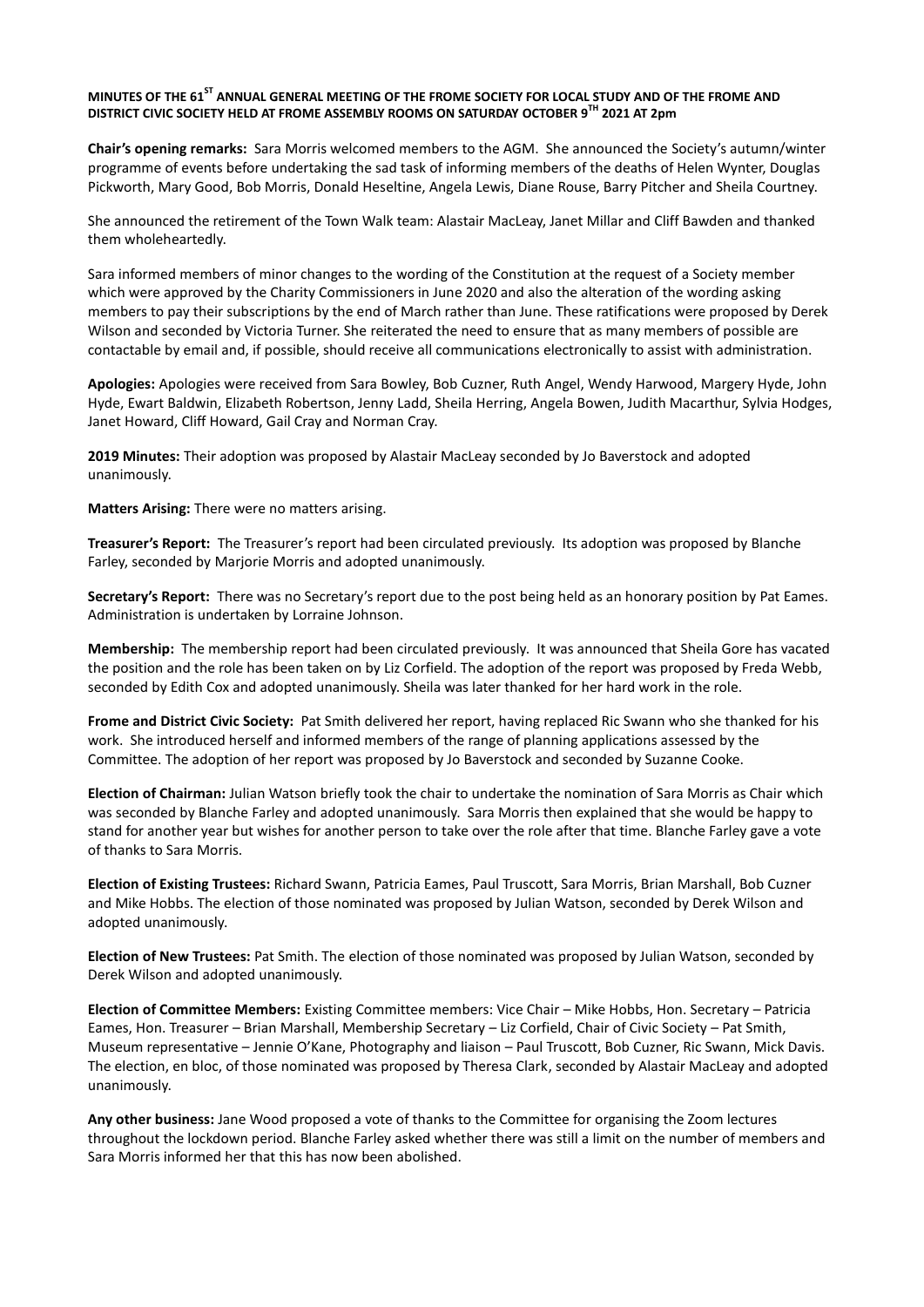#### **Chair's Report**

It seems strange to be writing a report for an AGM, as I am writing this at the end of December 2021, only a few weeks after we had an AGM in October. However this has not been an ordinary year and we thought if we had an AGM in March this would get us back in to our usual pattern, so an AGM is being organised for Saturday 19th March at our last lecture of the season. Hopefully this will be back at the Assembly Rooms!

There are two pieces of business which need to be dealt with on this occasion. One is the Society's Constitution. Members might remember that at our October meeting I mentioned that a member requested I bring to the AGM the fact that he had requested some minor changes to the wording of the constitution which was approved and seconded. Subsequently it was made clear to me that more notice should have been given to members before expediting this piece of business. I also want to draw your attention to a new clause to the constitution: to make administration easier we want to stipulate that members should pay their subscription by the end of March, which gives 3 months to pay, from January to the end of March. Please find a copy of the Constitution with these changes in *Contact*. The other piece of business is the committee has agreed that from January 2023 subscriptions should be raised to £15 for an individual and £20 for a couple. This will be the first time subs have been raised in many years. Whereas it is well known that the Society does have capital in investments the committee and I are aware that the Society has been in existence since 1958 and we want it to be around for many more years so we need more income to cover expenses. The rising cost of postage is a factor especially as we have over 70 members still not on email so we need to post contact and other information. For the price of our subscription members get a free copy of the Yearbook which retails at £10 a copy, 6 months of lectures. Our trips are based on cost price as is the annual lunch. As we have not received a volunteer to be a Secretary we pay for our administration. The decision to raise our subscriptions has not been taken lightly but we hope members will understand the need for these modest increases and continue to support the Society and will support myself and the committee in asking you to approve the increases at the AGM.

Another activity of note is Ric Swann, from the Civic Society has taken the lead in having a commemorative plaque to the memory of Edward Cockey and his famous iron foundry. This has not been an easy process as Ric has encountered difficulties getting answers from the building's owners in Palmer Street, Frome and the District Council but he has persevered and the plaque should be up in a few weeks' time. Many thanks go to Ric and his enthusiastic group of Cockey supporters who are also having the iconic lamps renovated.

It just leaves me to thank members of the Society committee for their continued much valued support and hard work as without them the Society would not still be here. I particularly want to mention Brian Marshall, our treasurer and my techy with the zoom lectures, Liz Corfield who has taken on the role of Membership secretary and Frome Festival Lecture coordinator, Mike Hobbs, vice chair and with Paul Truscott responsible for delivering *Contact*, Mick Davis for being editor of the Yearbook and taking on the Society Publications from Alastair MacLeay, Pat Smith for leading the Civic Society so well and for participating so fully in the work of the Frome Society, David Lassman for becoming our first Press secretary, Jennie O'Kane for continuing to organise the trips with her group and Janet Howard and her colleagues for the excellent lecture programme. Also thanks to Pat Eames for organising the society lunch and for her help with the trips. Also may I thank Bob Cuzner and his colleagues at the Museum for making the Society so welcome and enabling us to store our archive. A special thank you to Alastair MacLeay who has for so many years done a splendid job with the Society publications, as Editor of the Yearbook, leading the Town Walks and being available with his extensive local history knowledge to help many people with their enquiries. Alastair is now retiring from most of these activities and the Society owes him a deep debt of gratitude for all he has done. And finally thank you to you, our Members, for continuing to support us. **Sara Morris, Chair**

#### **Secretary's Report**

The Committee and Trustees met monthly either face to face or via Zoom when this was not possible. There has been a full programme of talks during the autumn/winter latterly continued via Zoom. **Lorraine Johnson, Administrator**

#### **Treasurer's Report**

As your Treasurer I am pleased to report that 2021 was another successful year. The value of our investments increased by just over 10% from £73,654 and £81,301. Covid 19 meant the outlets for the sale of Publications were closed for the first few months of the year. The value of Publication Sales increased slightly from £2,008 to £2,189. Expenditure for the year exceeded Income by £4,868 and I fully support the proposal to increase membership subscriptions from 1st January 2023. **Brian Marshall, Treasurer** 

#### **Membership Report**

Membership continues to rise and now stands at 464. Sadly two members have died – Roz Pickersgill and Isobel George. **Liz Corfield, Membership Secretary**

#### **Frome and District Civic Society**

The Civic Society has been exceptionally busy, working on several major housing development applications around Frome. In addition to making our formal responses, we have attended MDC Planning Board meetings, liaised with other stakeholders and engaged directly with housebuilders. Meanwhile, our planning panel has continued to scrutinise the usual wide range of planning and listed building applications from individual householders, businesses and developers. We continue to work largely remotely, but have met to discuss major applications. **Pat Smith, Chair, Frome and District Civic Society**